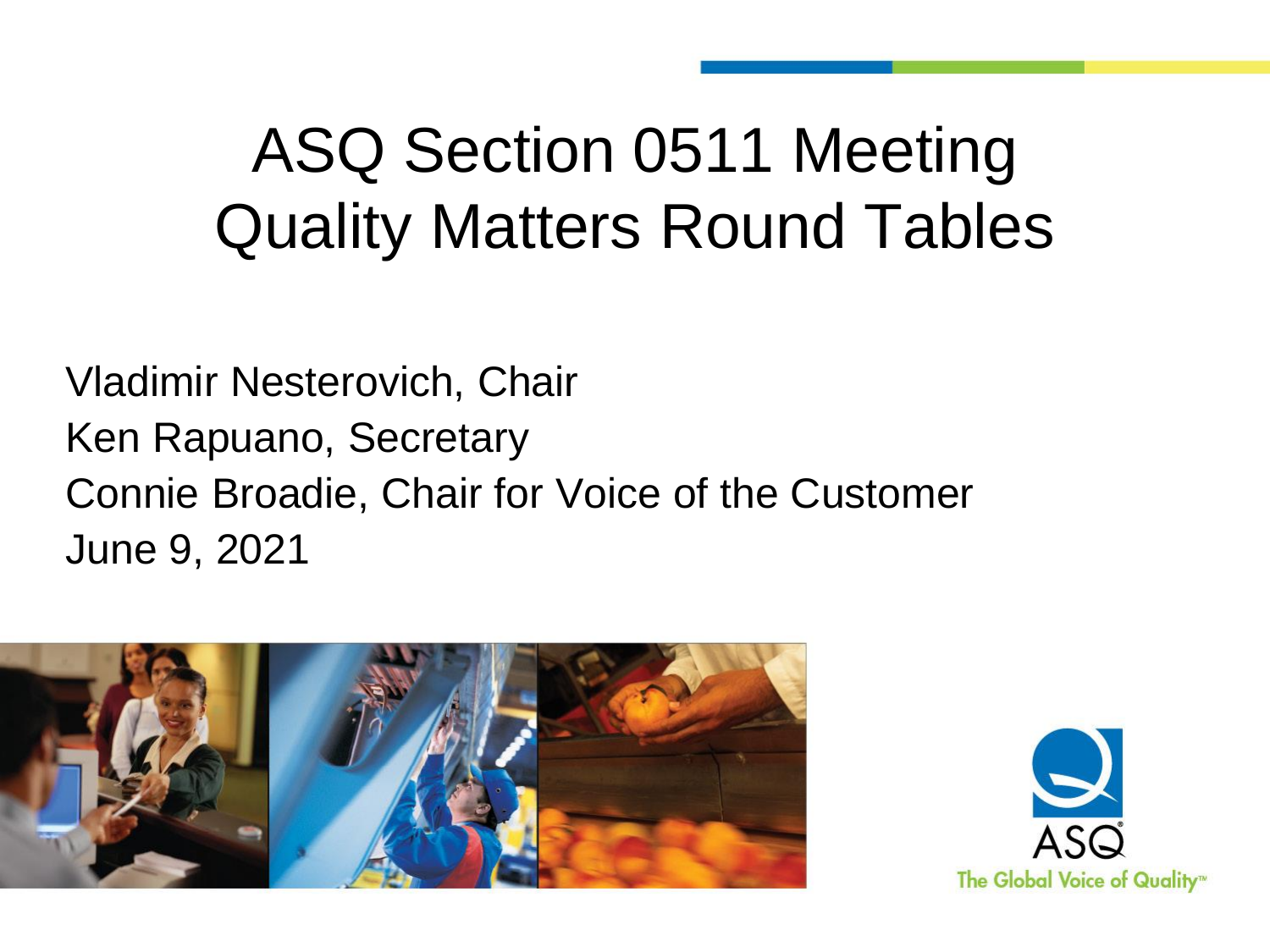#### Section Business

\_\_\_\_\_\_\_\_\_\_\_\_\_\_\_\_\_\_\_\_\_\_\_\_

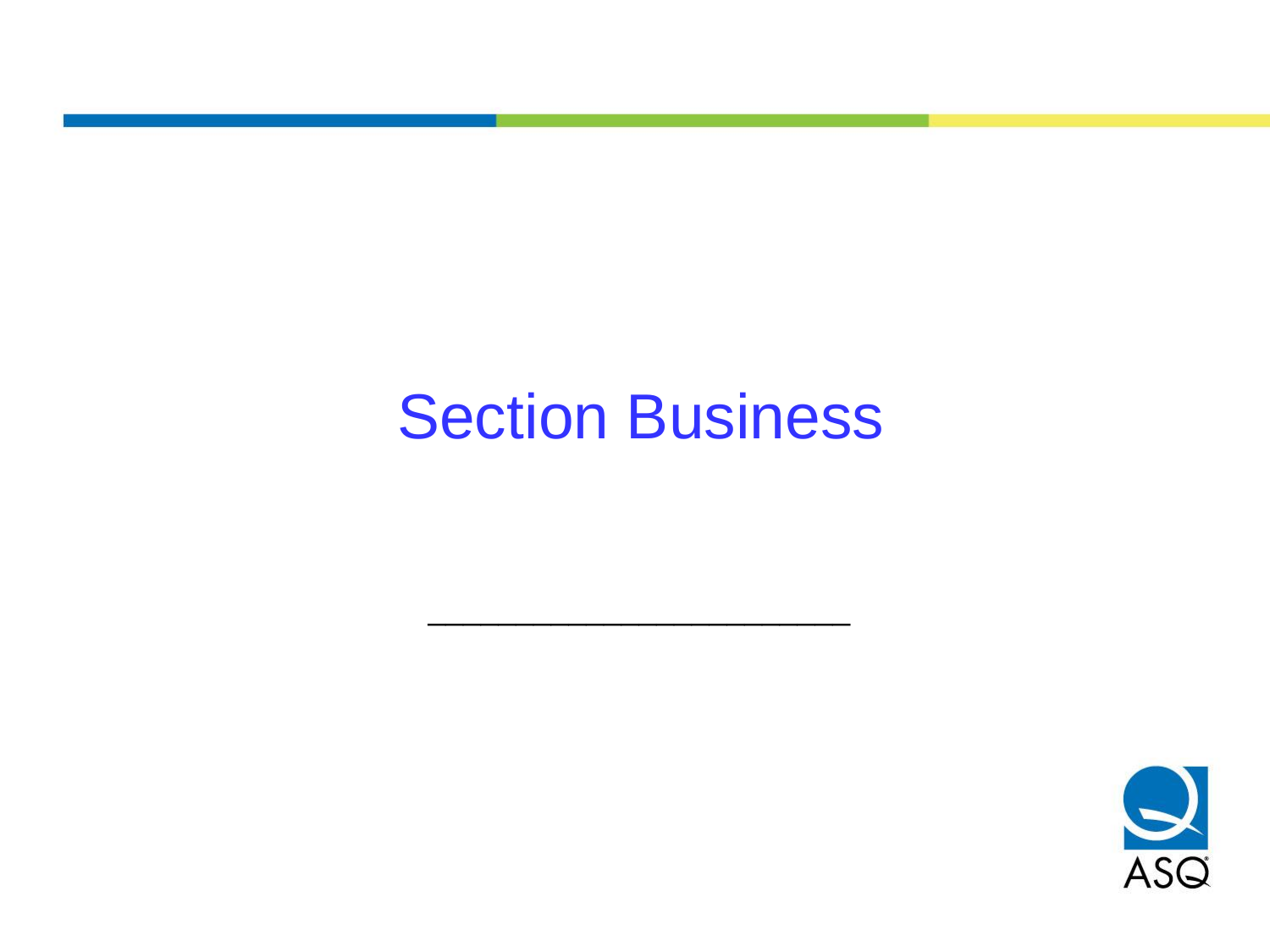#### Quality Matters: Round Table

• At the 5/12/21 Section Meeting:

– We set out to conduct a series of Round Table Discussions on Quality Matters.

• This is where we are on this!

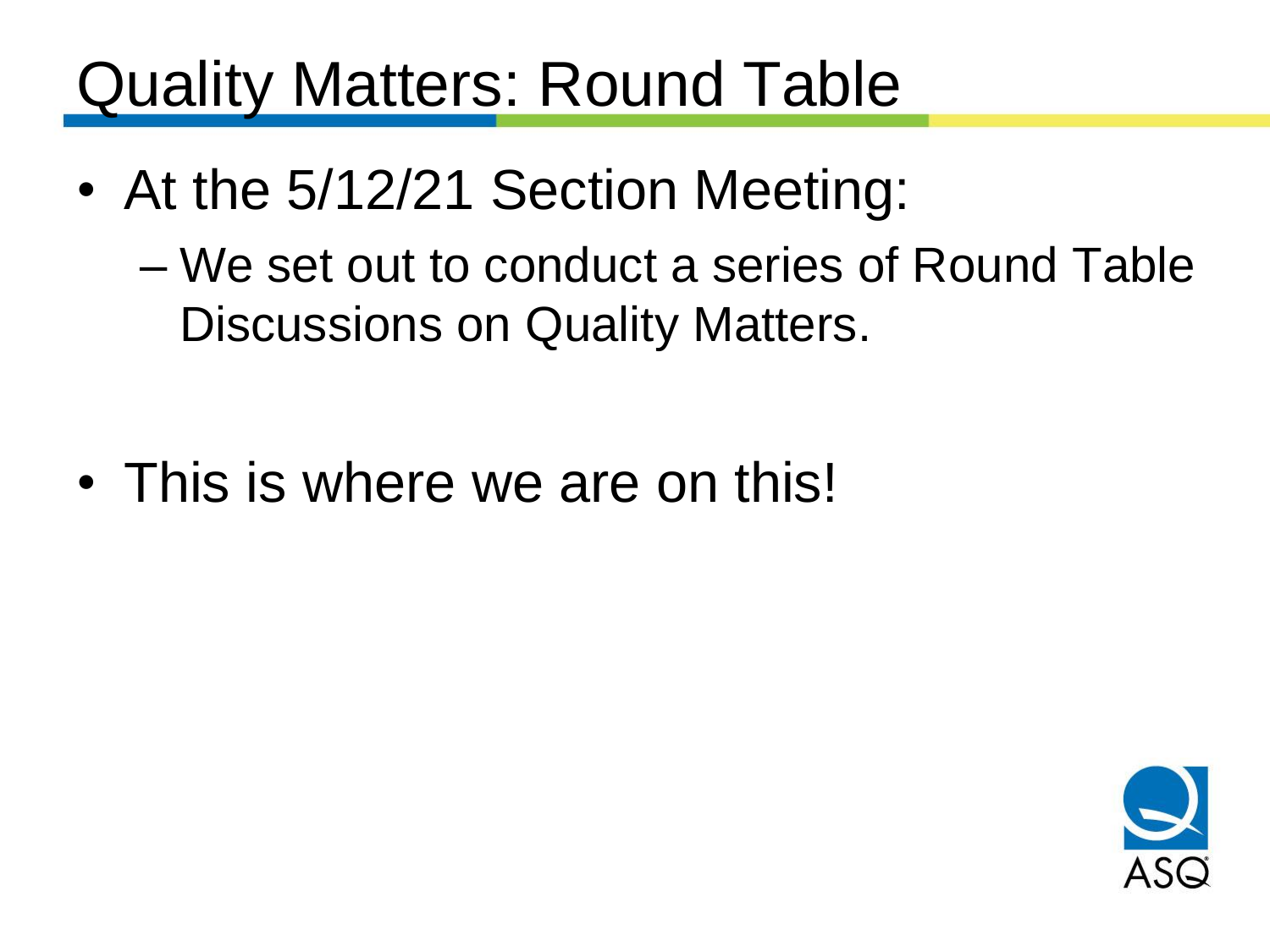## Poll Results

- Connie Broadie:
	- Section Chair for Voice of the Customer
	- Stepped in to lead polls on Quality Matters:
		- Topic selection
		- Identification of additional topics
		- Moderator identification
		- Report Author identification
		- Improvement of Questions for individual topics
		- Gauging the interest in upcoming discussions
		- Evaluating the results of the discussion held
- Connie will brief you on the current and future polls

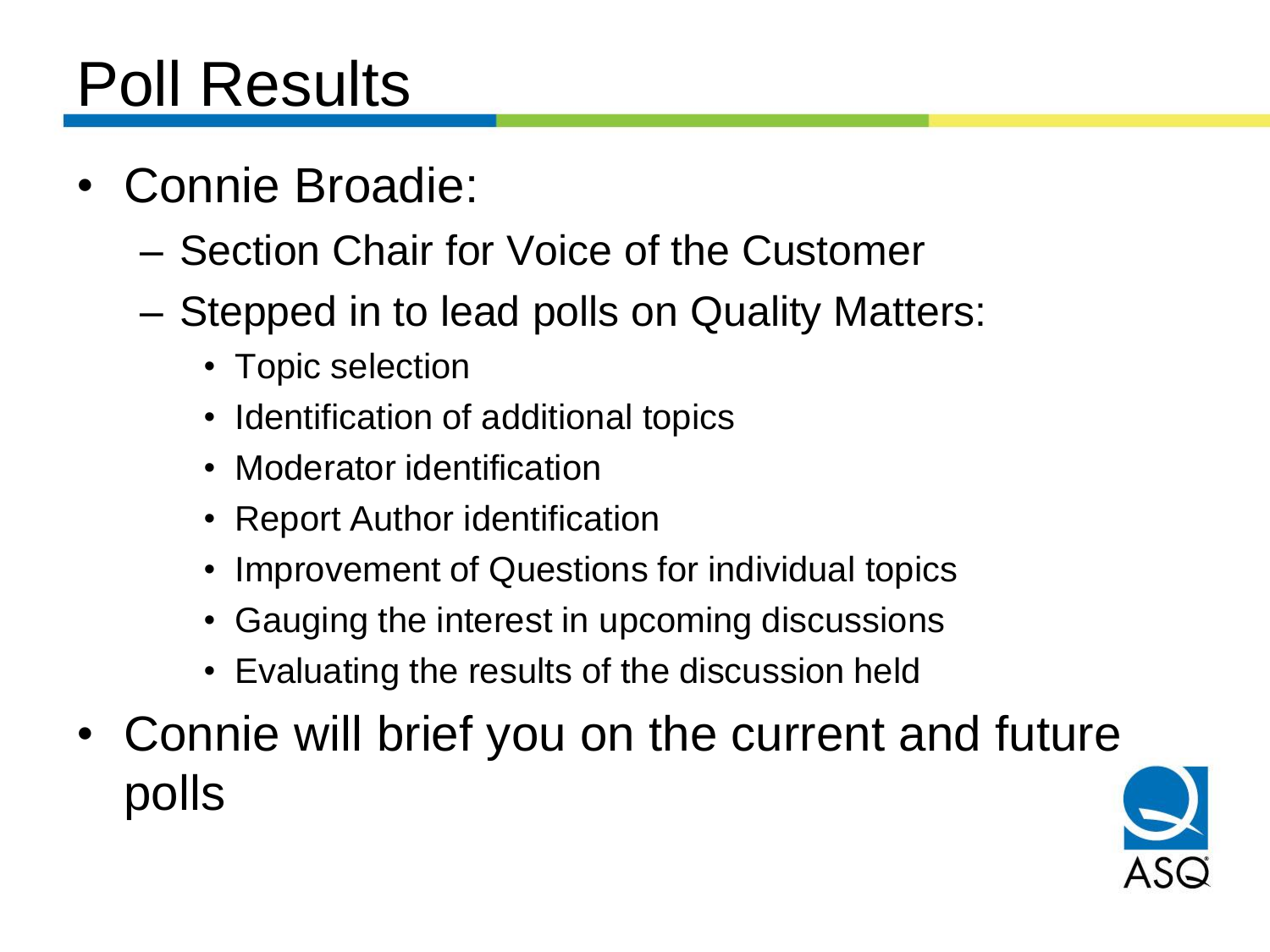#### Poll Results

- Ken Rapuano:
	- Section Elected Secretary
	- Stepped in to co-write with Vladimir the June 2021 Discussion Digest on ASQ Certifications
	- Stepped in to lead future Reports
		- Provided there are additional volunteers as Authors.
- Ken will brief you on our plans for such Discussion Digests.

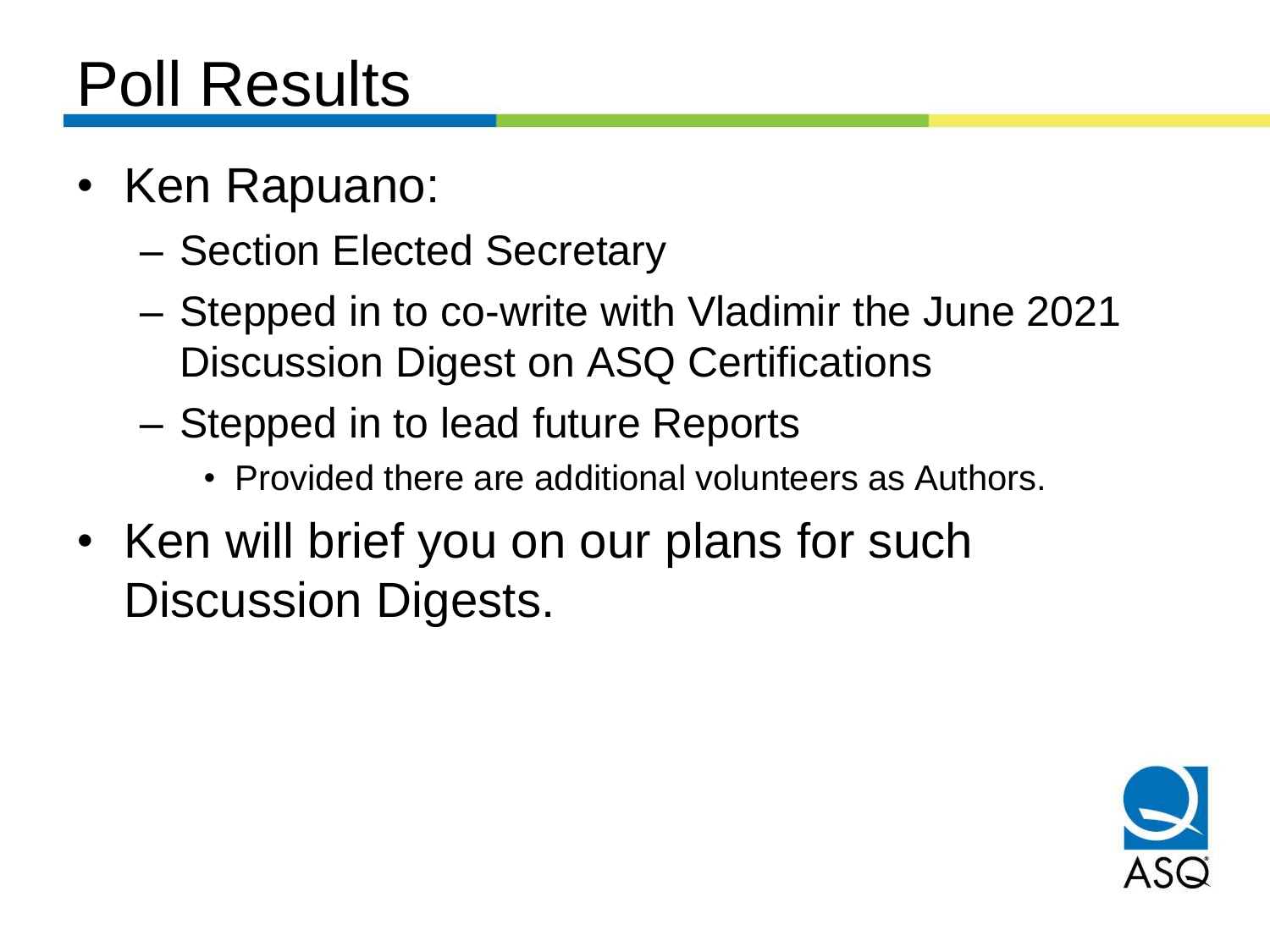## Today's Round Table Discussion

- Vladimir Nesterovich:
	- Section Elected Chair
	- Will moderate today's Round Table:
		- Quality Matters: Questions on ASQ Certifications
- Rules of the discussion posted on the Section website announce page:
	- 6-7 minutes per question
		- Share floor with others
	- Express your experience and opinions
		- No criticizing of other discussion participants

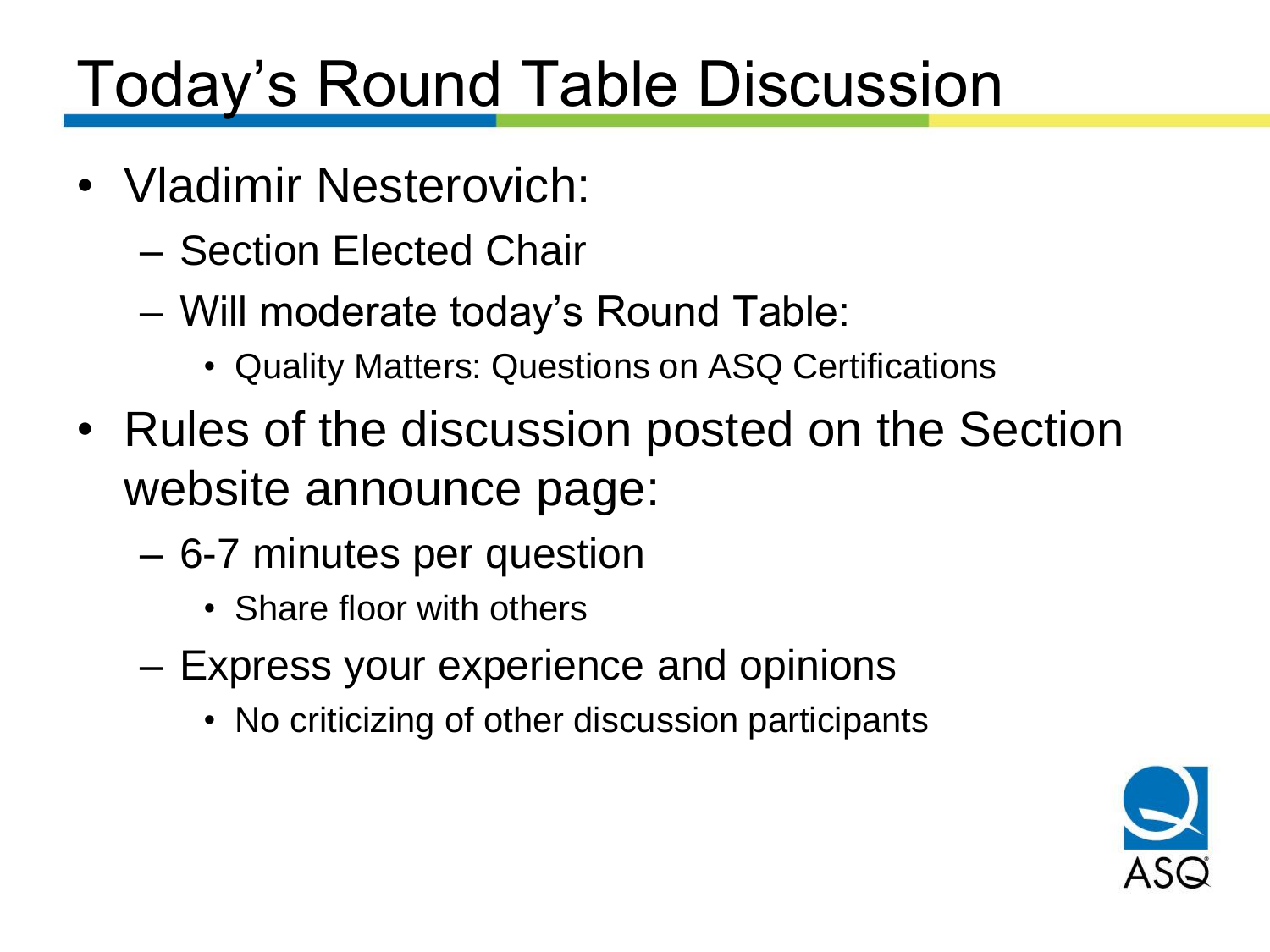#### Current and Future Polls

\_\_\_\_\_\_\_\_\_\_\_\_\_\_\_\_\_\_\_\_\_\_\_\_

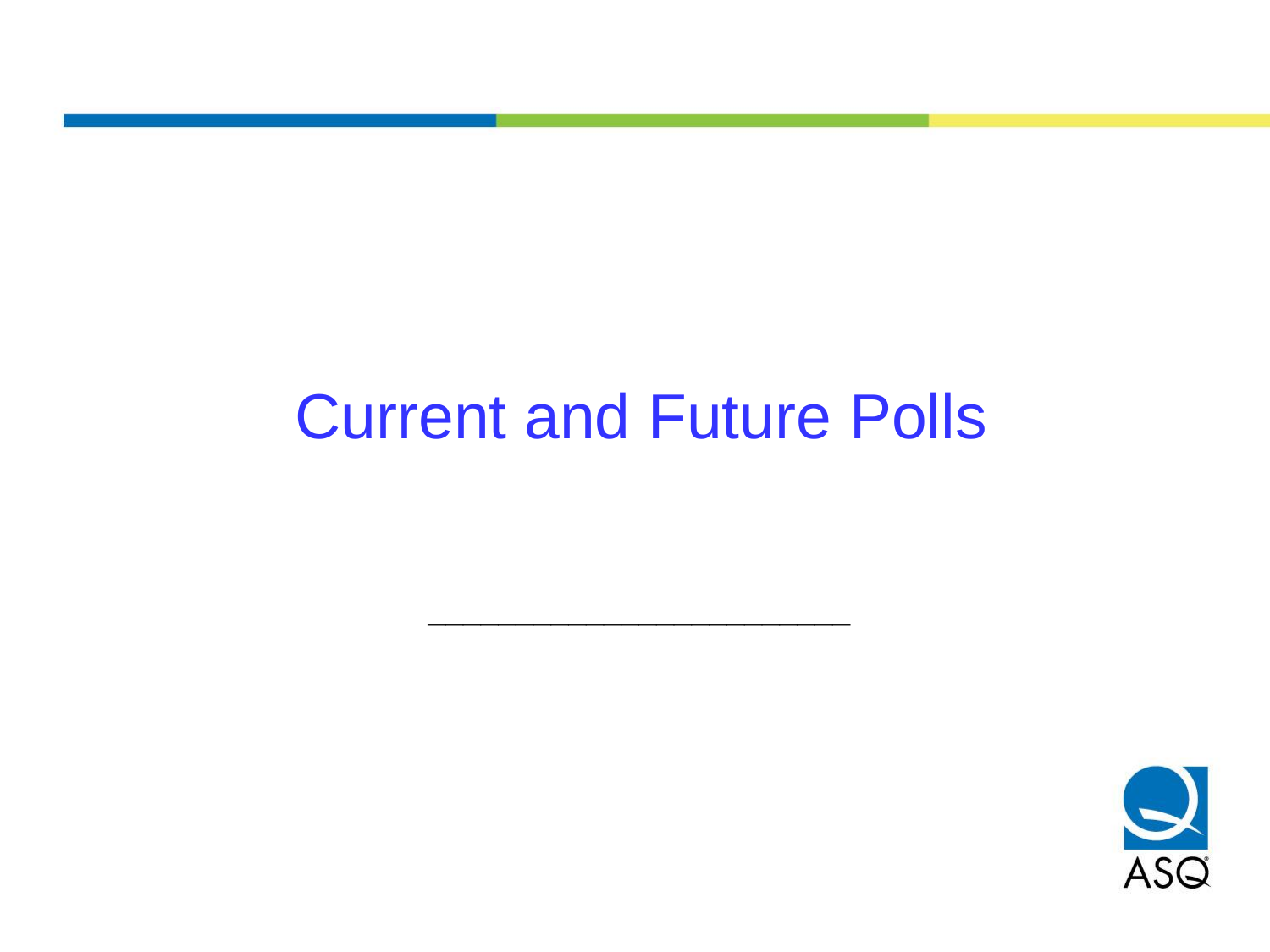#### Poll Results

- 43 people completed the poll questionnaire
	- Received preferences for upcoming topics
		- 831 combined votes
	- Volunteers to moderate such discussions
		- 239 offers from volunteers to moderate
			- Approx. 3 offers to moderate for every 10 topic votes
	- Contributions of additional topics to the initial list of 26 topics.
		- Additional topics up for vote in 5-6 months
	- Gauged interest in today's topic:
		- "ASQ Certifications"

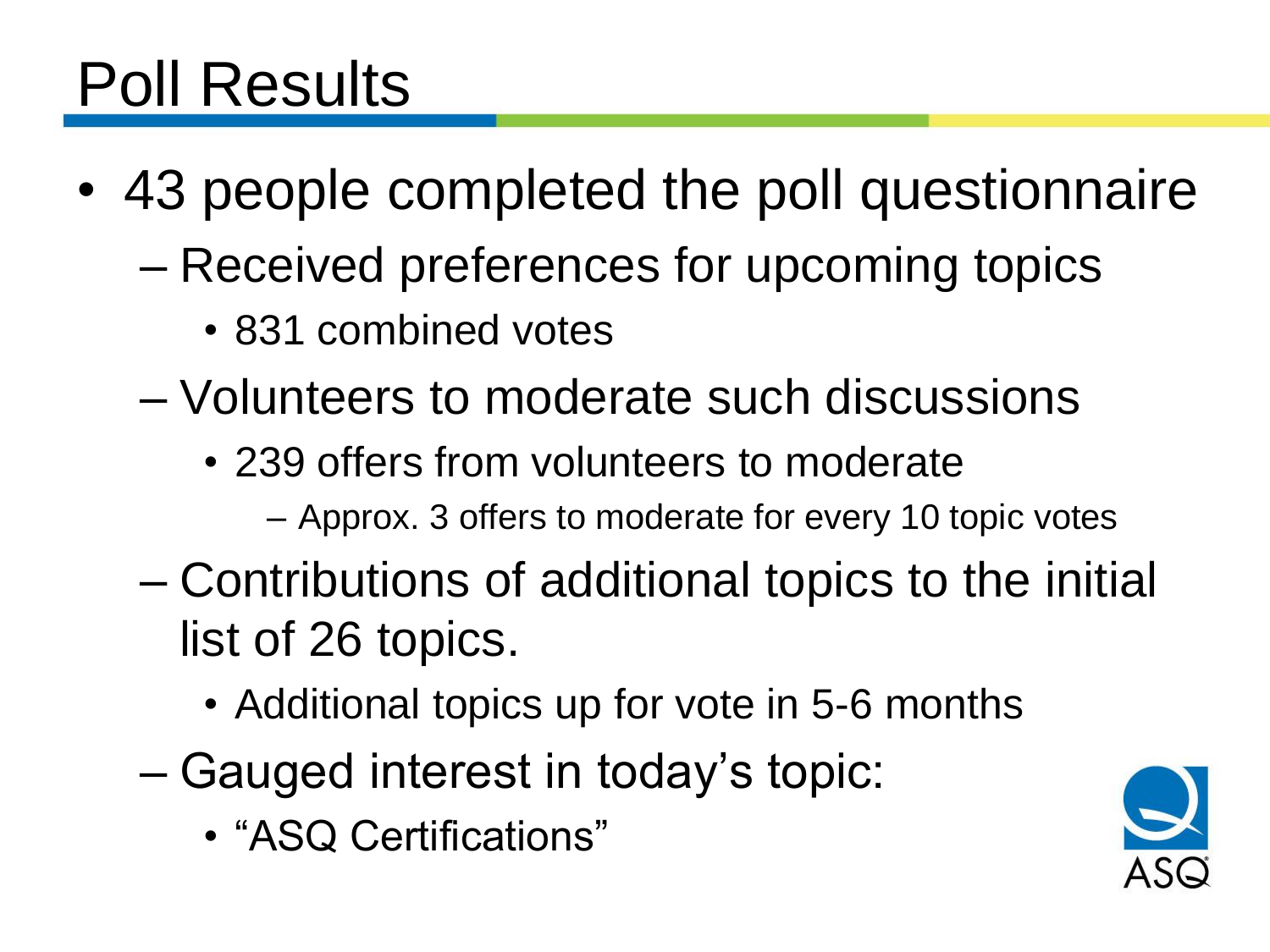# **Next Quality Matters Discussion Topic**

- The topic to be discussed AFTER today is:
	- #23: "Process Improvement Initiatives"
		- Its sample questions were:
			- Do organizations need process improvement initiatives?
			- Who should lead them and how?
			- Who should participate in them?
			- What if people in the organization do not have time to participate in process improvement?
- This topic is at the top of the voting list:
	- 37 out of 43 people voted for this topic
	- Level of interest is 43% above Medium
	- 11 people expressed desire to moderate it
- Moderator: TBD

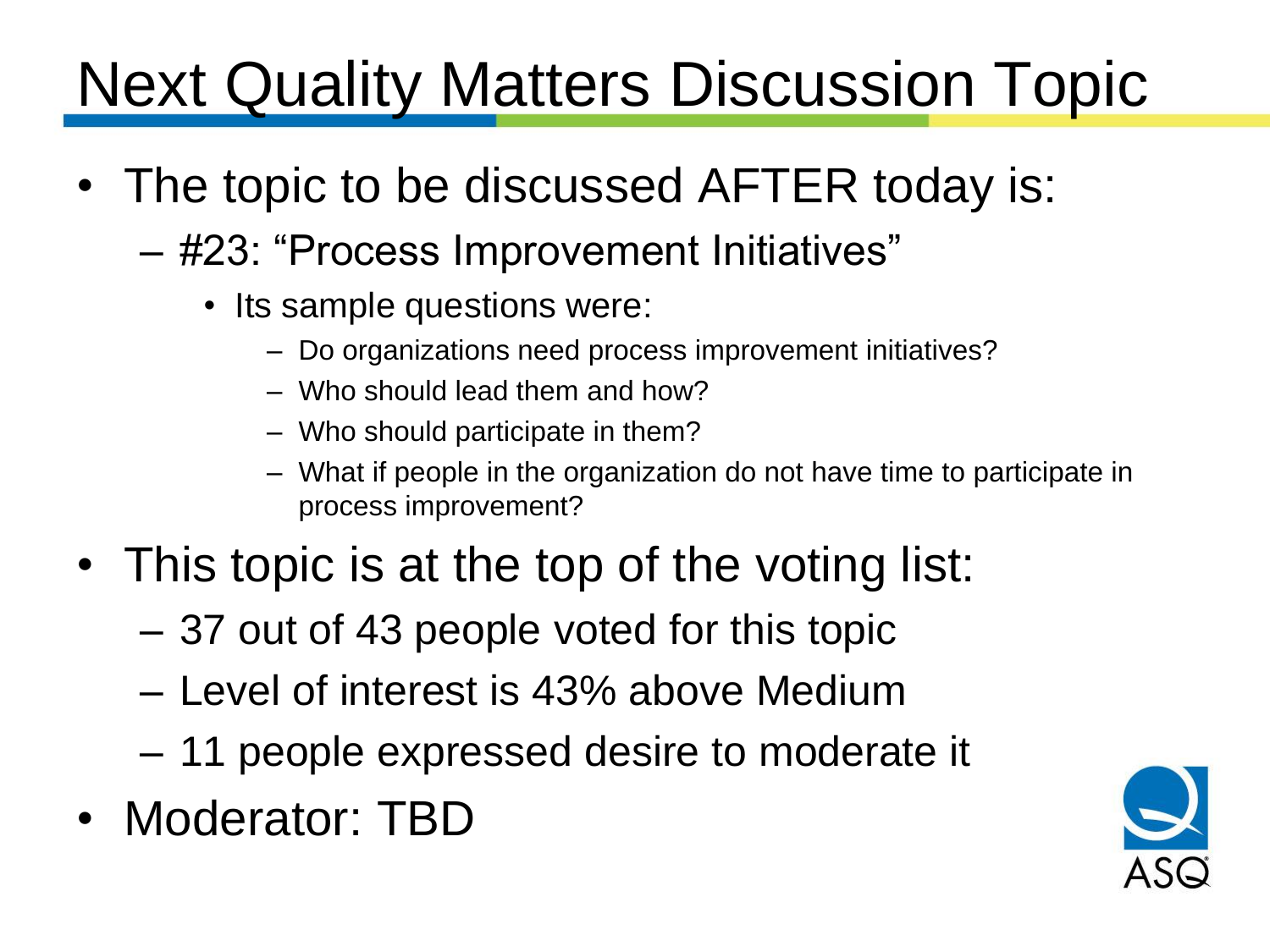# Winning Topics Set for Near Term

- The following topics are the winning topics to be chosen from in the Near Term:
	- ASQ Sections
	- Effectiveness
	- Lessons Learned
	- Methodologies
	- Model-based Process Improvement
	- Plans and Process Descriptions
	- Quality Audits
	- Quality Professional
- We will run another poll to determine their **Moderators** 
	- The Moderator Contact Information will be required

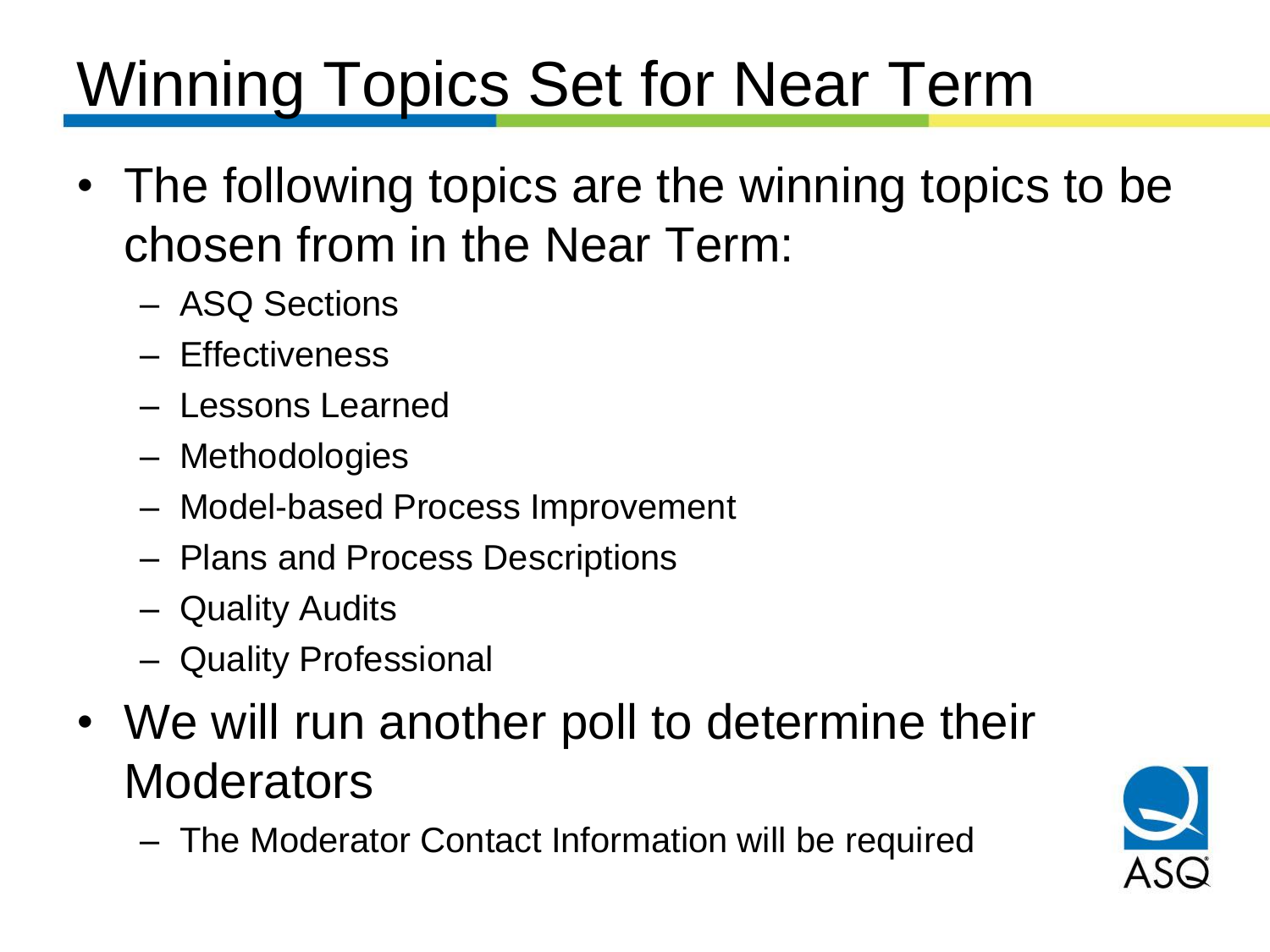## Interest in Moderating Future Topics

- At the May 2021 Presentation, Vladimir offered to be the Default Moderator for all 26 topics – Unless someone else steps in to moderate.
- Of the 43 people who responded to the poll,
	- 16 people volunteered to moderate future Quality Matters Round Table discussions
		- That's 37% of respondents a huge response!
	- Unfortunately, only 4 of those 16 people left their contact information.
		- Thus, we do not know who those volunteers are.
- We will run another poll to determine further moderators.

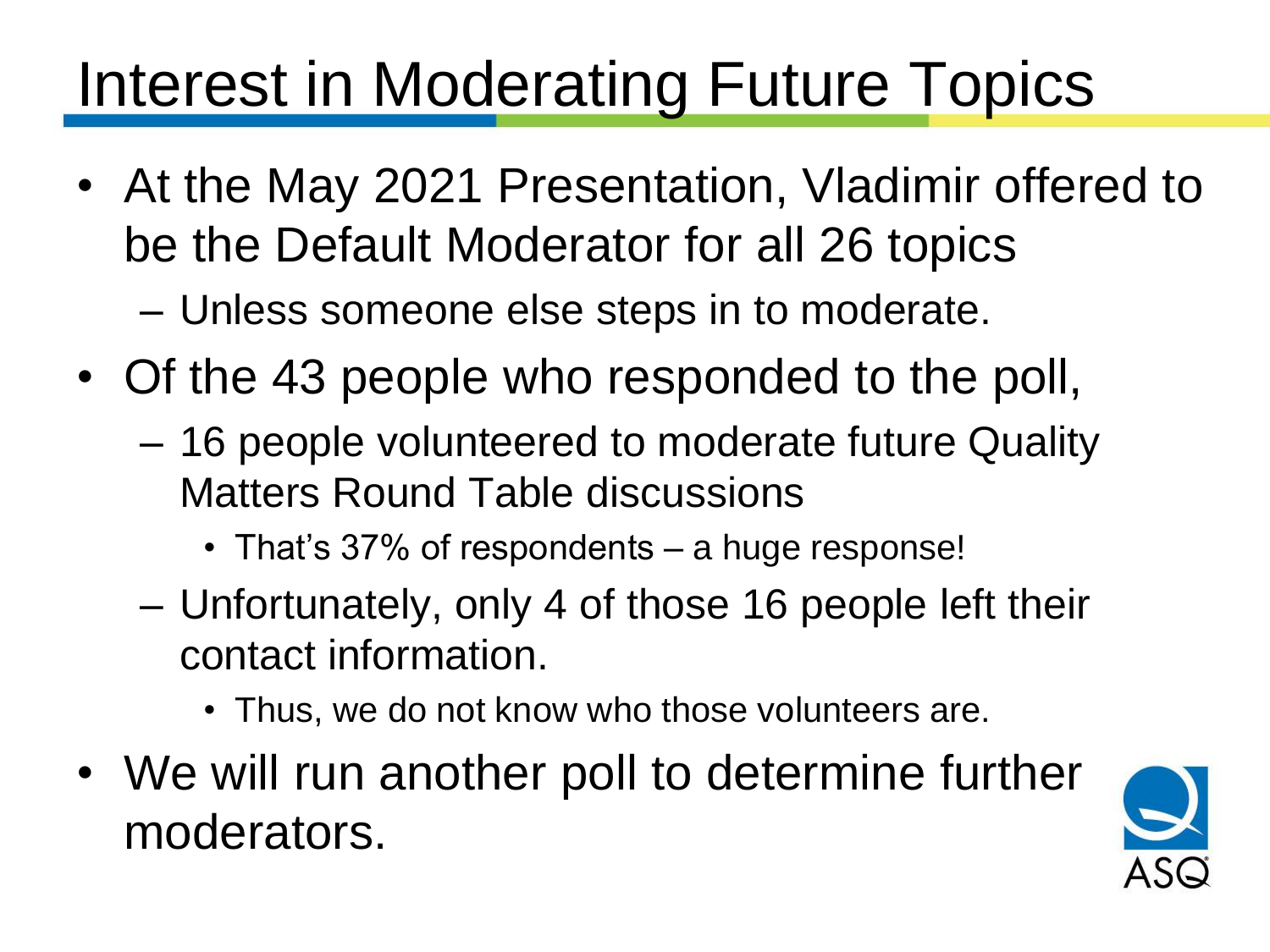# Interest in Today's Topic

- 61% of people who rated their interest would like to participate in discussion today
	- 22% High: Regardless of others
	- 39% Medium: After hearing others
- 31% are interested to listen but do not want to speak – They are welcome!
- 8% not interested in the topic "ASQ Certifications"
	- And likely have not come… 61%

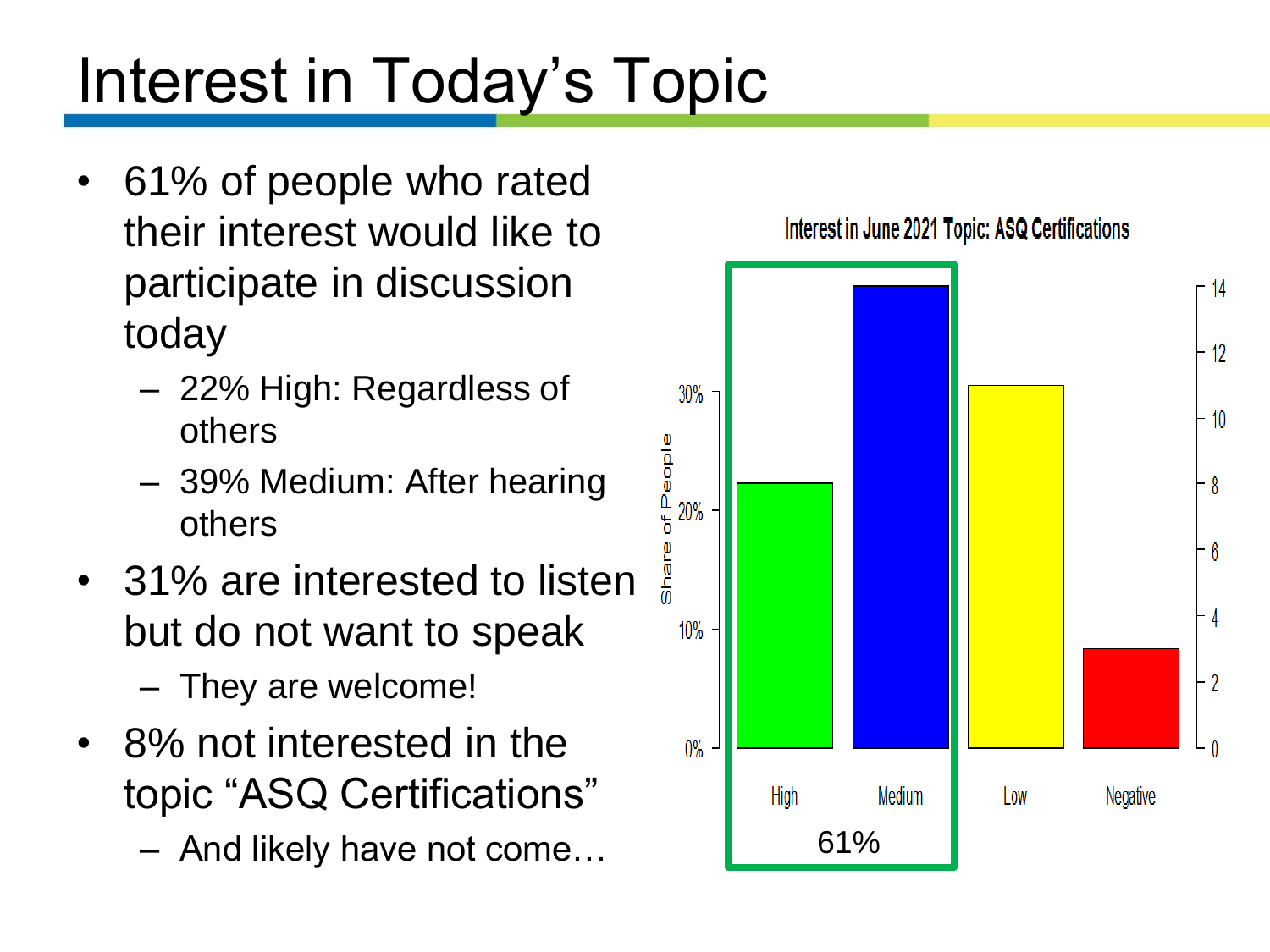#### Refinements to Today's Topic's Questions

- Our poll also requested to optionally provide:
	- any refinements to the questions of the topic for todays Round Table on "ASQ Certifications":
- Out of 43 respondents, there were no refinements suggested.
- Therefore, the 10 questions to be discussed today are the same as what was posted on the website.

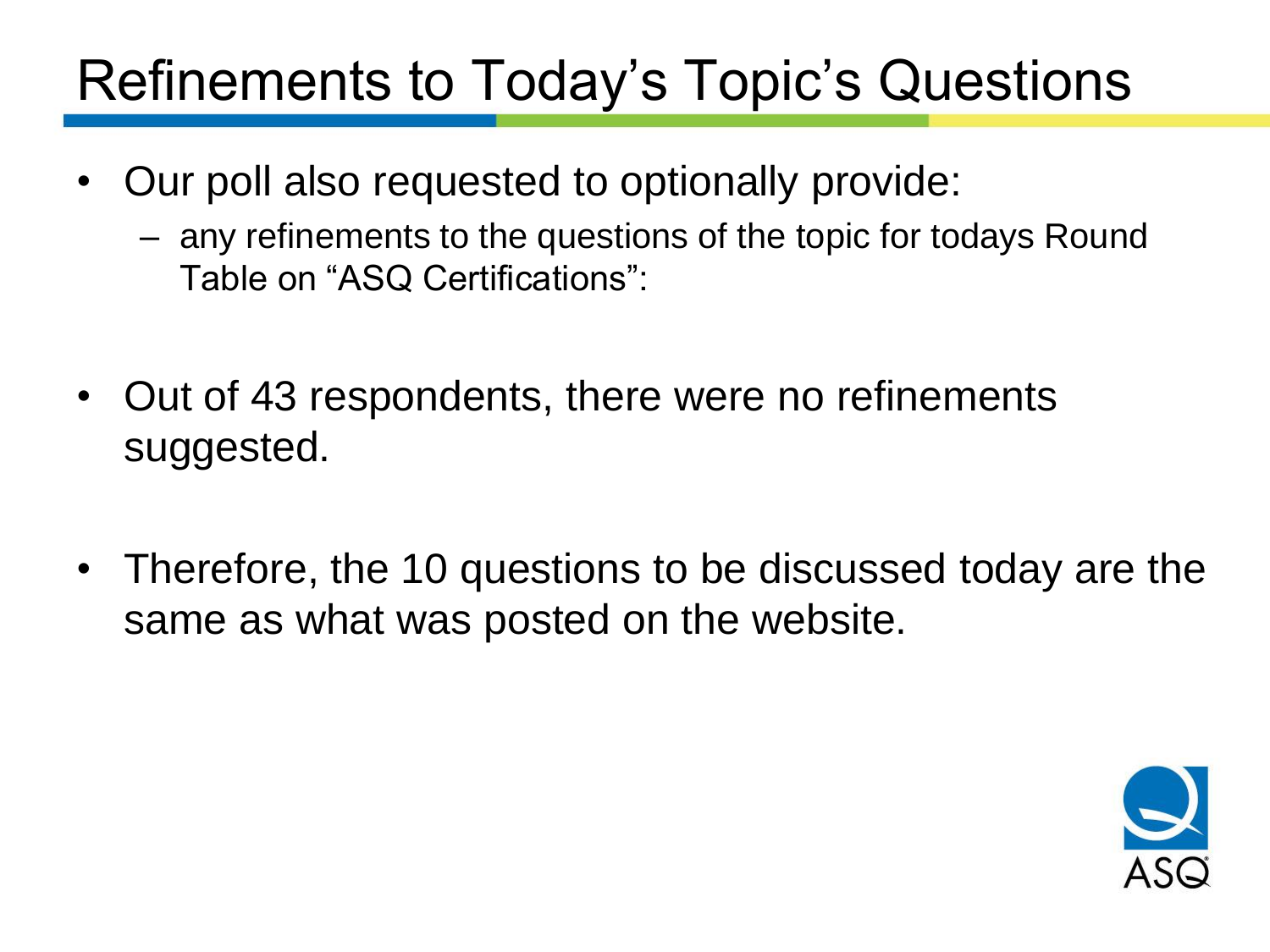#### Discussion Digests

\_\_\_\_\_\_\_\_\_\_\_\_\_\_\_\_\_\_\_\_\_\_\_\_

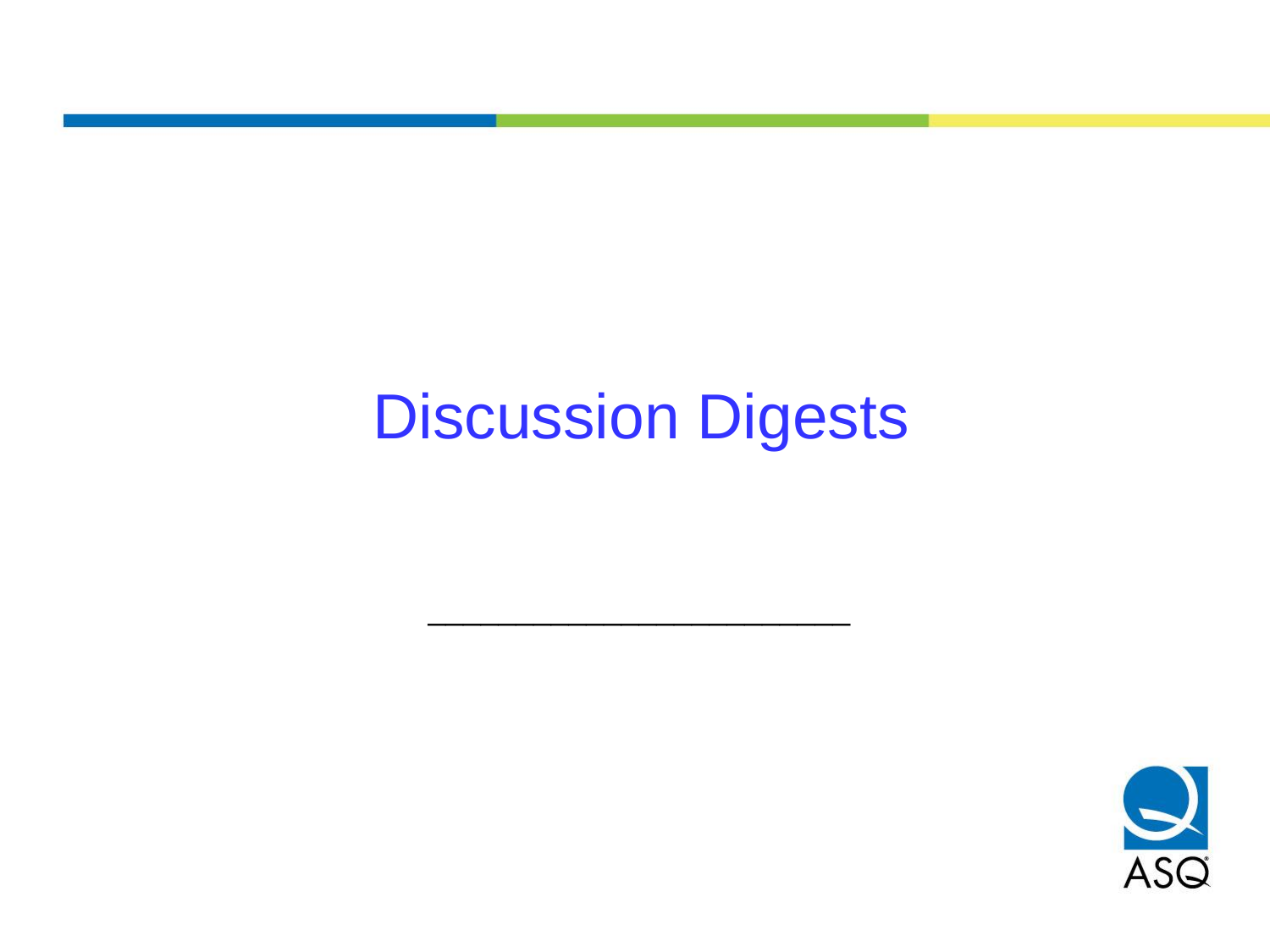## Goal: Quality Matter Opinion Report

- Goal noted at the 5/12/21 Section Meeting:
	- To create a digest of the Section membership discussion of each Quality Matters session.
- This will allow the Section to accomplish the following:
	- Document the experience, opinions, thoughts, and concerns on each Quality Matter topic expressed by the Round Table discussion participants.
	- Preserve a record of each discussion session for reference.
	- Provide the discussion results to members who were unable to attend.
	- Reward Section members with ASQ RUs.

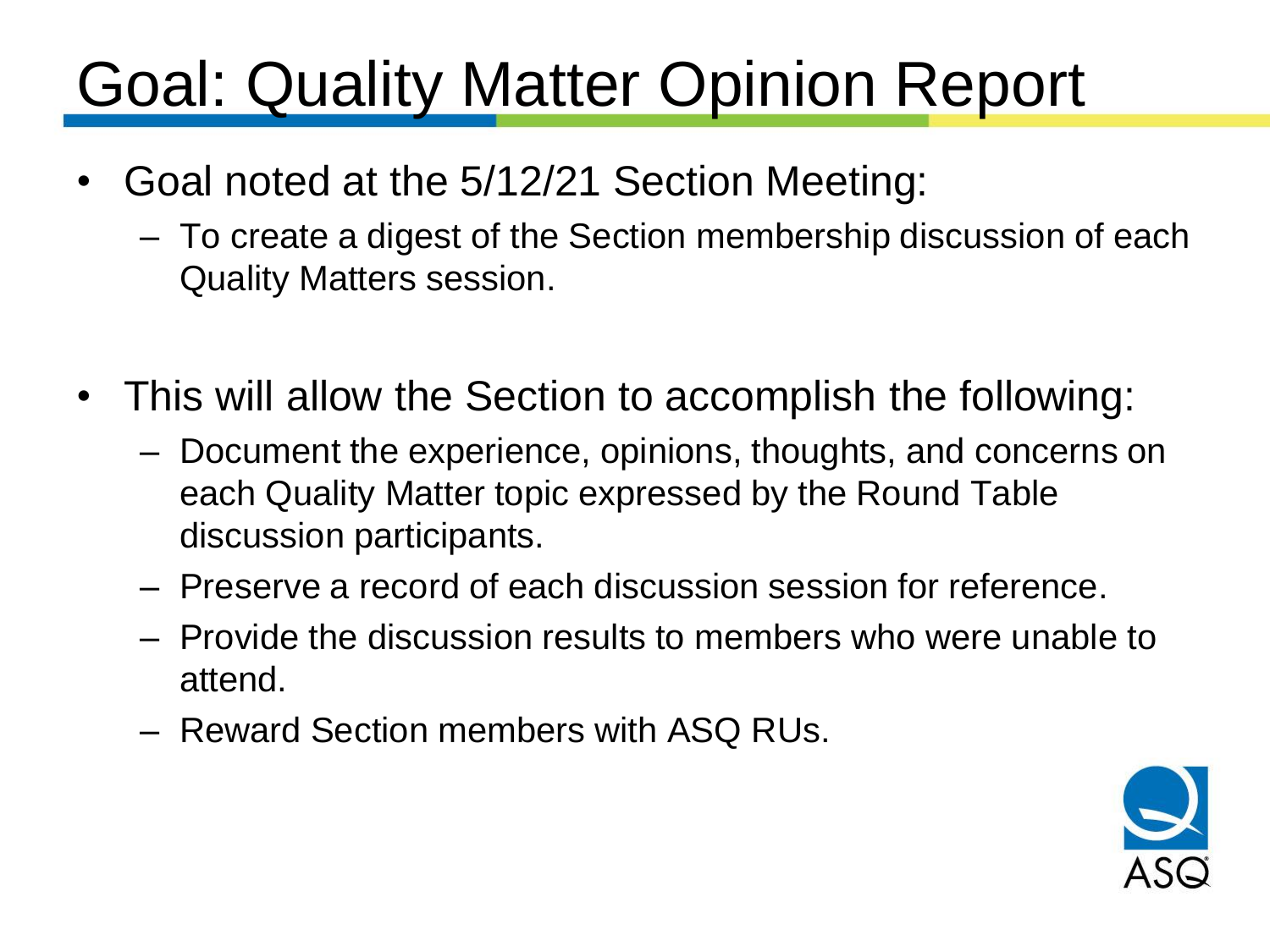#### Digest Characteristics

- **Title** "ASQ Section 0511 Quality Matter Opinion on <topic>"
- **Privacy** all member identification, including clients and employers, will be replaced with generic terms (e.g., "a member" "a public entity").
	- Exceptions: The Moderator and the Author of the Digest will be identified.
- **Slides** Any slides prepared by the Moderator will be included.
- **Discussion** A summary of the Moderator's remarks and the ensuing discussion.
- **Qualitative Metrics** Terms such as "many", "most", "some", "a few" will suffice unless a quantitative poll is taken during the session.

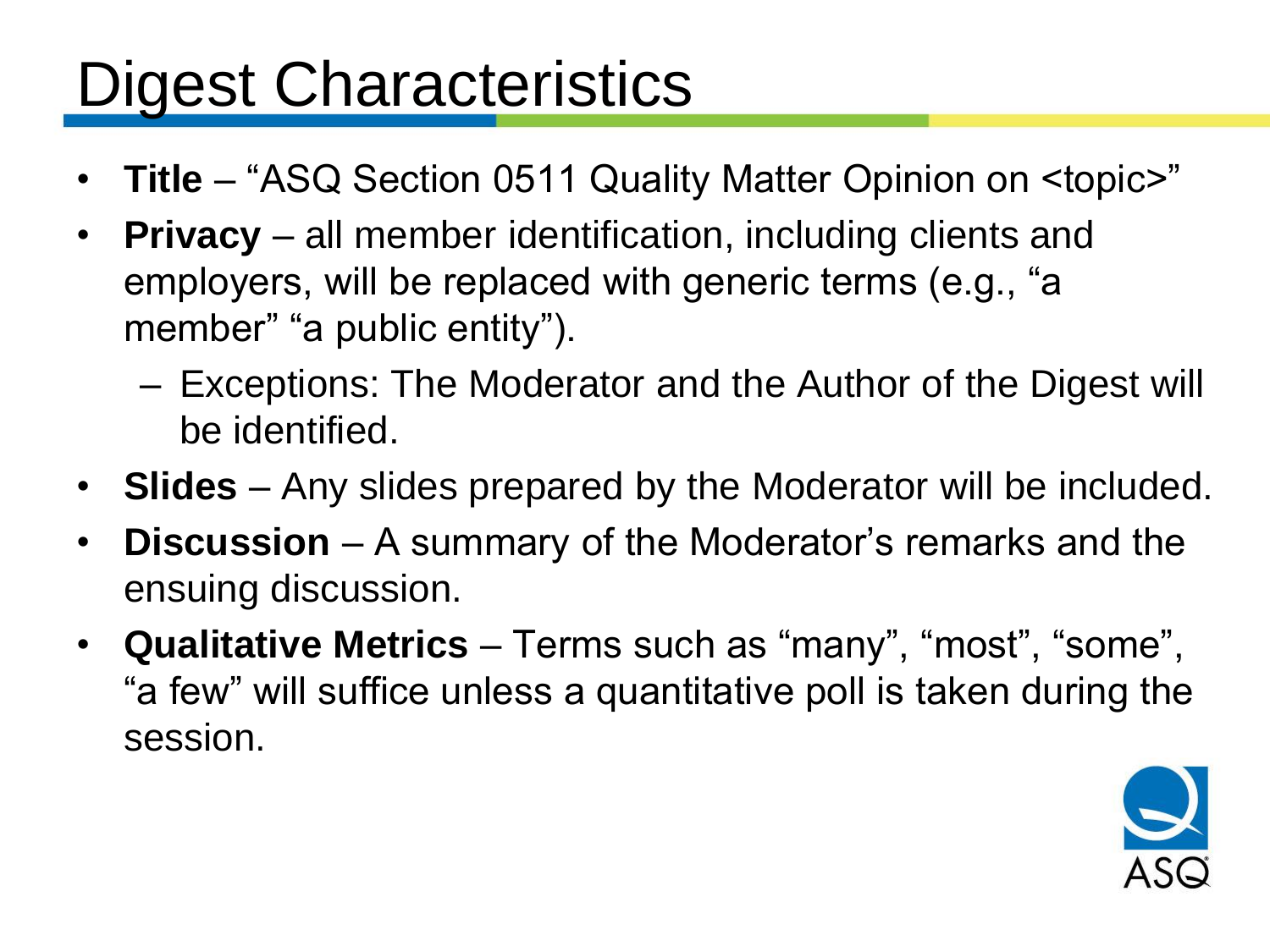# Who Will Do It?

- At the May 2021, Vladimir promised to prepare the June 2021 "ASQ Certifications" Report
	- After that, Ken stepped in to lead the preparation of such Reports
- Ken and Vladimir will prepare the June 2021 report
	- The subsequent reports will depend on availability of volunteers to assist.
	- The June 2021 Report will serve as a template for future digests, subject to improvements and "lessons learned".

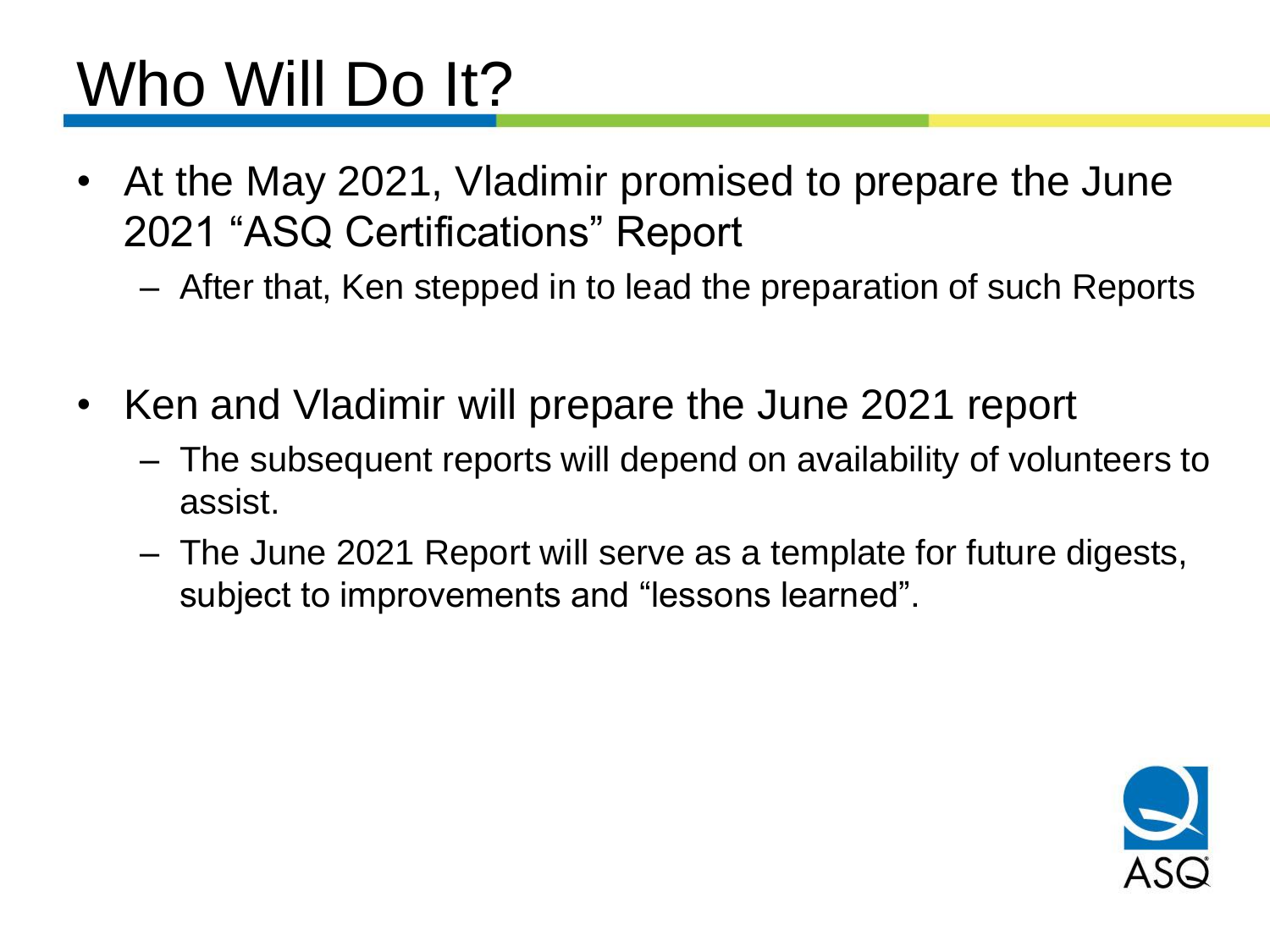## If you are the Author…

- Volunteers are welcome to provide digests of future Quality Matters discussions.
	- The Secretary will assist digest authors.
	- Digest authors will be provided with a recording of the applicable session to allow for accurate representation of the discussion.
	- Digest authors will provide a draft to the SLC and the Moderator.
	- The Secretary will ensure anonymity is maintained in the final product before approving the final digest for posting.
	- Digest authors are eligible to receive RU.
- We will run a poll to assist with the future digests.
	- You may also email Ken Rapuano directly: krapuano@hgl.com

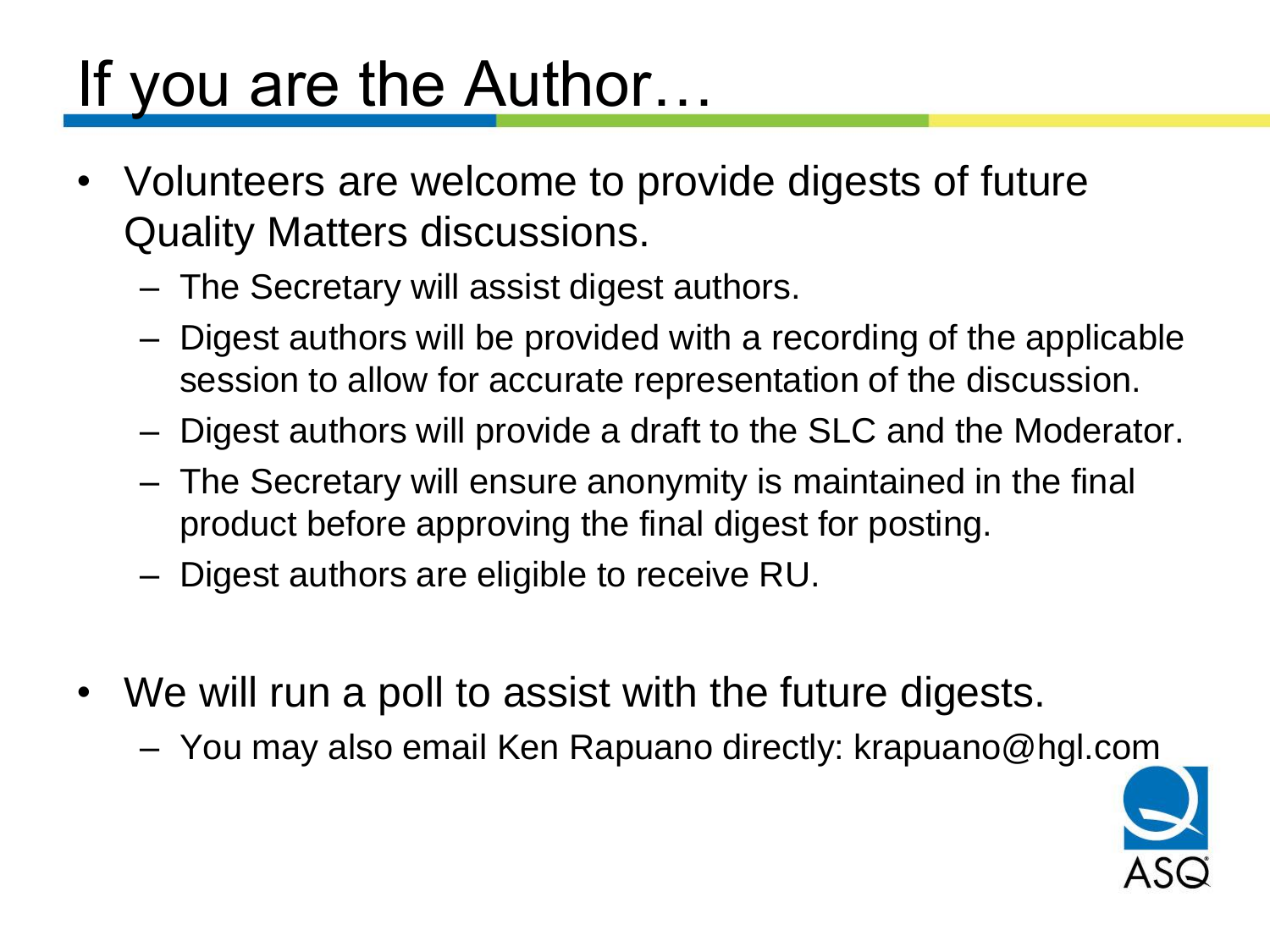Quality Matters: Questions on ASQ Certifications Round Table Discussion \_\_\_\_\_\_\_\_\_\_\_\_\_\_\_\_\_\_\_\_\_\_\_\_